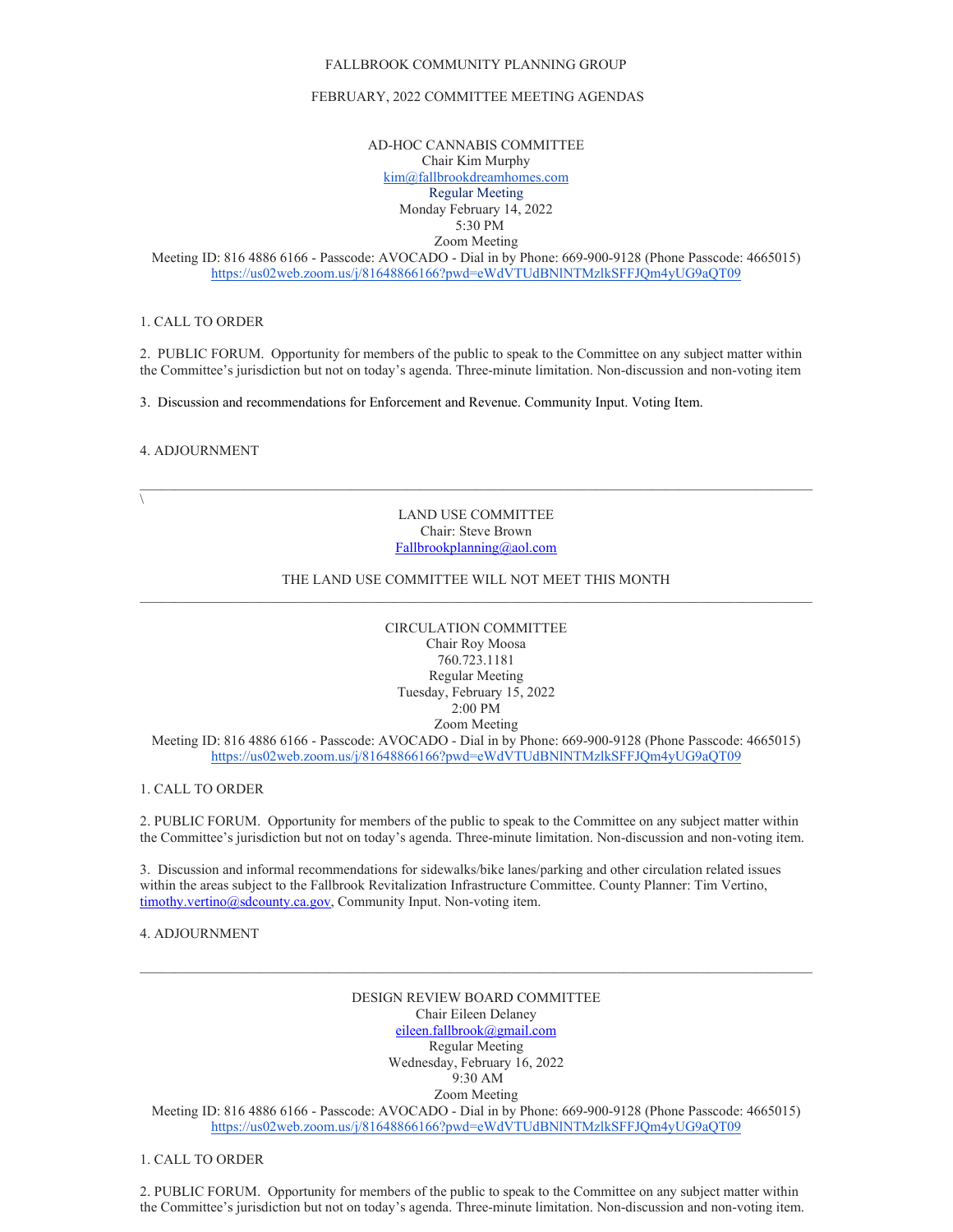3. Fallbrook Design Guidelines Update. County Planner: Tim Vertino[, timothy.vertino@sdcounty.ca.gov,](mailto:timothy.vertino@sdcounty.ca.gov) Community Input. Non-voting item.

 $\mathcal{L}_\mathcal{L} = \{ \mathcal{L}_\mathcal{L} = \{ \mathcal{L}_\mathcal{L} = \{ \mathcal{L}_\mathcal{L} = \{ \mathcal{L}_\mathcal{L} = \{ \mathcal{L}_\mathcal{L} = \{ \mathcal{L}_\mathcal{L} = \{ \mathcal{L}_\mathcal{L} = \{ \mathcal{L}_\mathcal{L} = \{ \mathcal{L}_\mathcal{L} = \{ \mathcal{L}_\mathcal{L} = \{ \mathcal{L}_\mathcal{L} = \{ \mathcal{L}_\mathcal{L} = \{ \mathcal{L}_\mathcal{L} = \{ \mathcal{L}_\mathcal{$ 

## 4. ADJOURNMENT

# FALLBROOK COMMUNITY PLANNING GROUP PARKS & RECREATION COMMITTEE Chair Stephani Baxter [sbaxter.fcpg@gmail.com](mailto:sbaxter.fcpg@gmail.com) Wednesday, February 16, 2022 11:30 AM Zoom Meeting

Meeting ID: 816 4886 6166 - Passcode: AVOCADO - Dial in by Phone: 669-900-9128 (Phone Passcode: 4665015) <https://us02web.zoom.us/j/81648866166?pwd=eWdVTUdBNlNTMzlkSFFJQm4yUG9aQT09>

### 1. CALL TO ORDER

2. PUBLIC FORUM. Opportunity for members of the public to speak to the Committee on any subject matter within the Committee's jurisdiction but not on today's agenda. Three-minute limitation. Non-discussion and non-voting item.

3. Discussion and informal recommendations for pathways and trails, and other Parks and Recreation related issues within the areas subject to the Fallbrook Revitalization Infrastructure Committee. County Planner: Tim Vertino, [timothy.vertino@sdcounty.ca.gov,](mailto:timothy.vertino@sdcounty.ca.gov) Community Input. Non-voting item.

### 4. ADJOURNMENT

## FALLBROOK COMMUNITY PLANNING GROUP PUBLIC FACILITIES COMMITTEE Chair Roy Moosa 760.723.1181

## THE PUBLIC FACILITIES COMMITTEE WILL NOT MEET THIS MONTH

FALLBROOK COMMUNITY PLANNING GROUP COMMITTEE CHAIRS MEETING Chair Eileen Delaney [eileen.fallbrook@gmail.com](mailto:eileen.fallbrook@gmail.com) Regular Meeting Monday, February 28, 2022 10:30 AM Fallbrook Village Square Corner of Main and Alvarado Streets, Fallbrook, CA

### AGENDA

#### 1. CALL TO ORDER.

2. PUBLIC FORUM. Opportunity for members of the public to speak to the Committee on any subject matter within the Committee's jurisdiction but not on today's agenda. Three-minute limitation. Non-discussion and non-voting item.

3. DISCUSSION ITEMS AS NEEDED Upcoming Committee and Agenda items. Discussion. Officers, Secretary and Chairs duties. Discussion. Voting Item. In-person meetings. Discussion. Voting Item. Minutes, YouTube, DropBox, Website Discussion. Voting item. Date/time to visit to FPUD to prepare and plan logistics for in-person meetings if needed Social Media

4. ADJOURNMENT

NOTE: The Fallbrook Planning Group occasionally has openings on its Committees for non-elected community members. Interested parties should contact the respective committee chairs: Land Use Committee Chair Steve Brown, fallbrookplanning@aol.com Circulation Committee Chair Roy Moosa: 760-723-1181), Parks & Recreation Committee